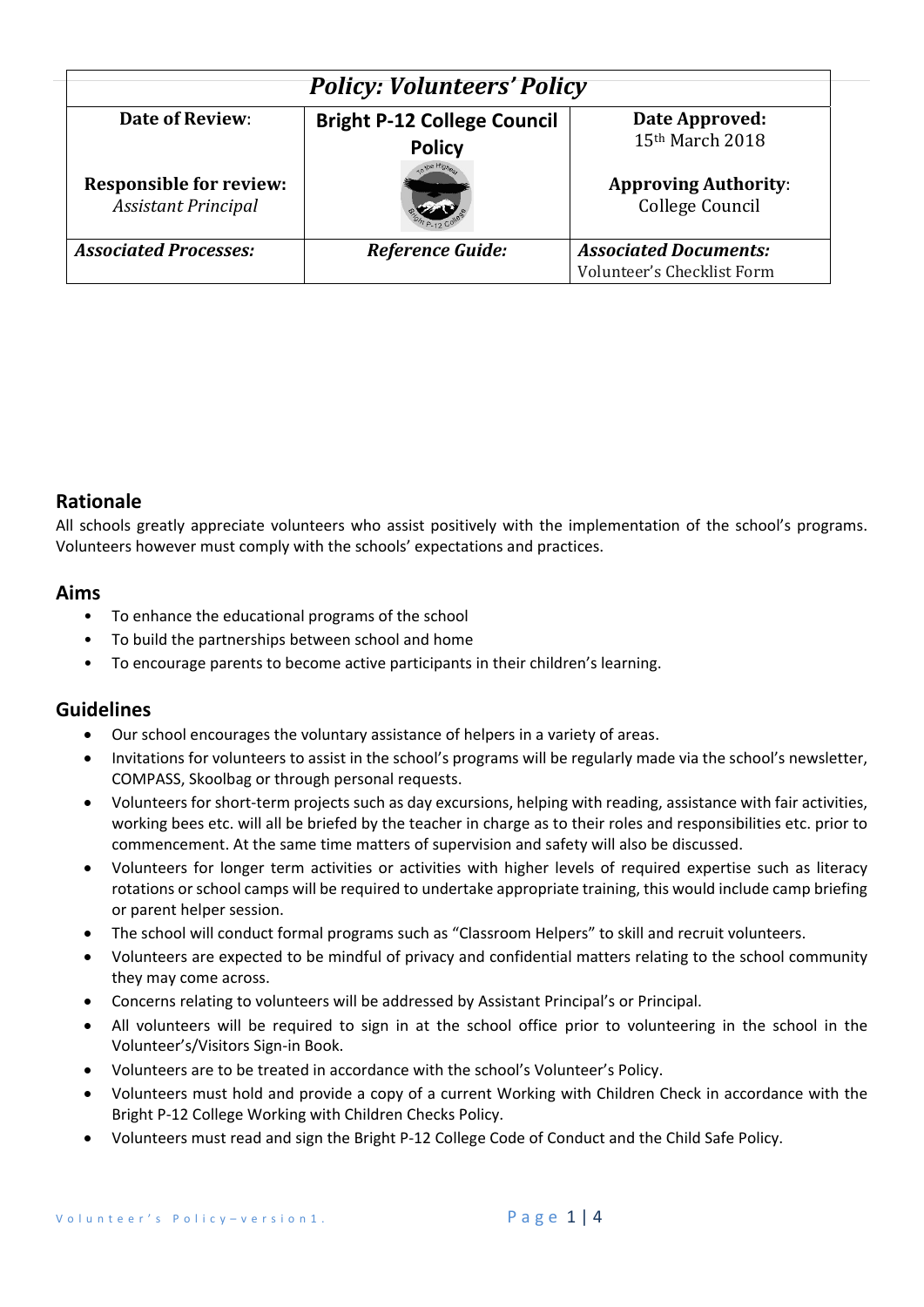### **Implementation**

## **Bright P‐12 College Responsibilities**

- Notice to be put out at the beginning of the school year, requesting parents who are interested in volunteering in school activities to obtain a Working with Children Check.
- A record of volunteers who have a current Police Check or Working with Children Check, will be kept at the office.
- Volunteers are actively encouraged to partake in school activities and will be invited to do so.

#### *Areas of possible assistance include:*

- Excursions
- Incursions
- Guest speakers
- Cooking
- Classroom Helpers
- In‐school Sport
- School Camps
- External Sport
- Reading Parent Program
- School council / committee membership
- Fundraising activities
- Canteen
- Working Bee
- Volunteers will be sought formally through the newsletter, written invitations and personal approaches, as well as informally through conversation and opportunity.
- The school will seek to provide a variety of opportunities for volunteer participation.
- Volunteers will be provided with any support, professional development or instruction necessary to help them carry out their tasks in an effective manner.
- All volunteers must sign the Child Safety Policy and the Bright P‐12 College Code of Conduct.
- Individual or groups of volunteers may be highlighted each week in the newsletter, publicising their contributions to the school.
- A morning tea will be provided in term 4 to thank volunteers for their contributions throughout the year.
- Volunteer Workers undertaking schoolwork on behalf of, and with the approval of, the school council or principal are indemnified as to their personal liability in similar terms to teachers.
- A recognised volunteer school worker who suffers injury arising out of or in the course of engaging in any school sanctioned work is entitled to be paid compensation in accordance with the provisions of the Workers Compensation Act 1995.
- If the property or the property under the control of a volunteer worker is damaged or destroyed in the course of or arising out of the school work, the Minister for Education or school council may authorise reasonable compensation.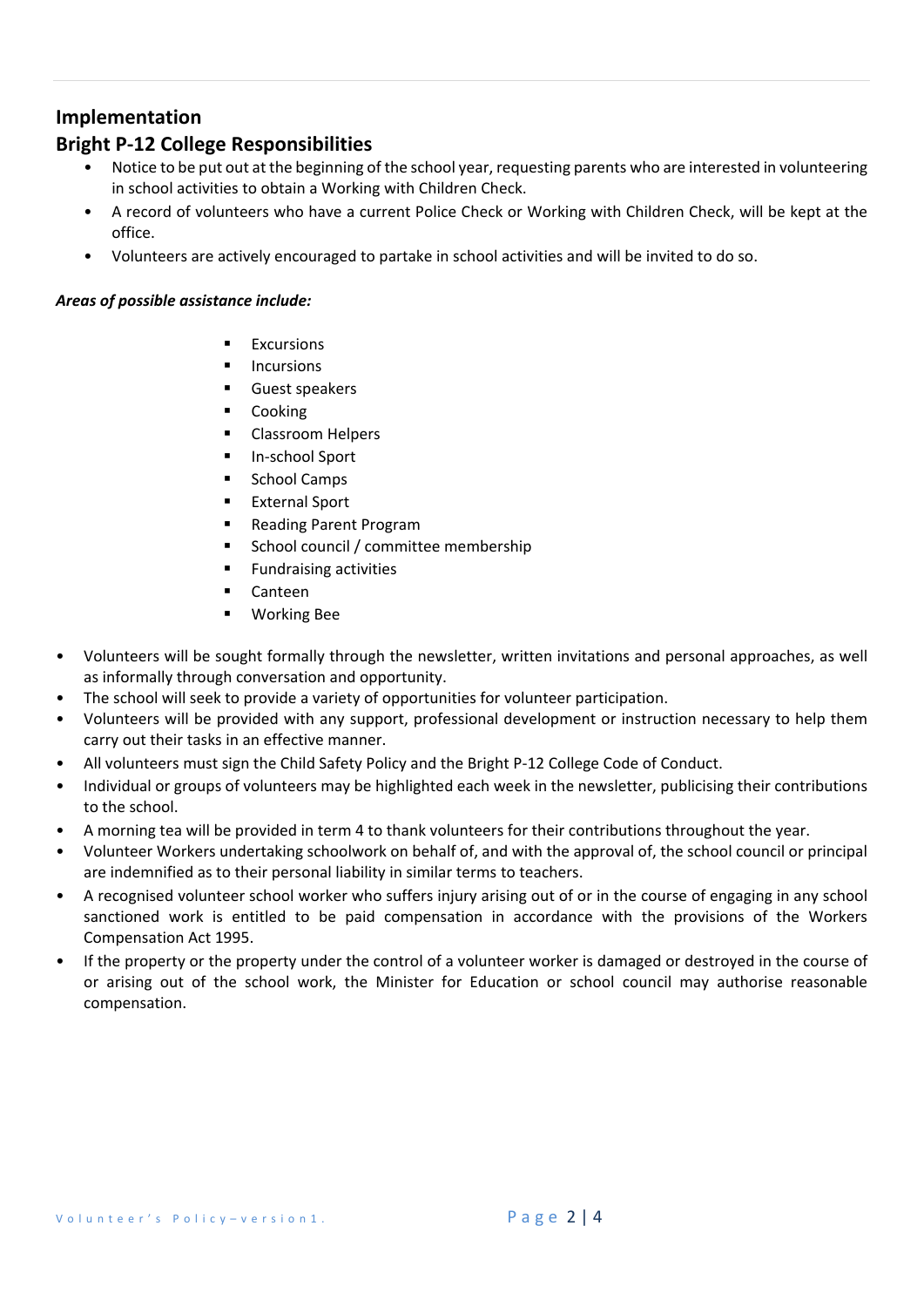## **Volunteers Responsibility**

- Volunteers are required to carry out tasks in a manner consistent with school expectations, including maintenance of a professional, cooperative and confidential working environment. Volunteers will not be required to carry out tasks with which they are uncomfortable or untrained.
- School Council requires that volunteers assisting with school camps and excursions provide a satisfactory Police Check or Working with Children Check, prior to their participation.
- Volunteers will be required to register at the administration office daily and wear a visitor's badge whilst in the school. Volunteers will be invited to use the staff room and facilities.
- Volunteer concerns should be addressed to the Assistant Principal's or Principal via the front office.
- Read and complete the Volunteer's Checklist Form. Provide front office with a copy of the form along with all required documentation and evidence.

#### **Other Polices to be read with this policy:**

Bright P‐12 College Code of Conduct Bright P‐12 College Child Safety Policy Bright P‐12 College Working With Children's Check

**Supporting Documents:**  Volunteer's Checklist Form